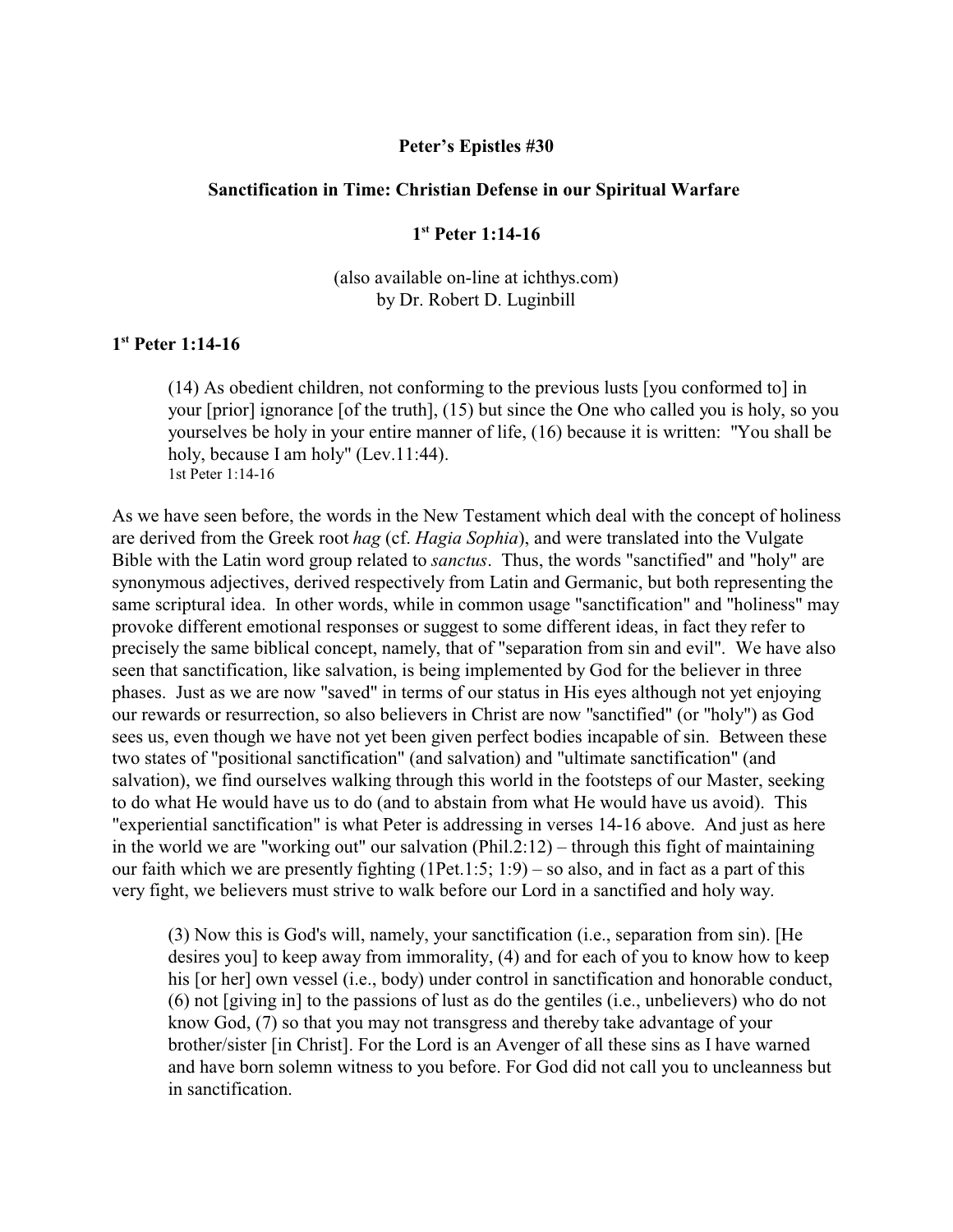#### 1st Thessalonians 4:3-7

In our previous lesson (Peter #29), we saw Peter emphasizing in the verses which precede our passage here the importance of maintaining a solid offensive posture in the spiritual warfare in which we are involved as soldiers of Jesus Christ. But why does Peter treat our spiritual offense – fought out primarily on the high-ground of our heart or inner person – before the call to sanctification and holy living given here at 1st Peter 1:14-16? That is certainly not what one expects in churches today, where inveighing against sin takes pride of place (when teaching is present at all), while spiritual growth and advance and the techniques related thereto are scarcely mentioned (if ever). The reason, of course, is that prior growth in the truth is essential for all subsequent good behavior: true holiness is based upon responding positively to the truth (rather than whitewashing the outside of the vessel out of terror and fear without any true inner change). Paul places things in their same correct order. In the passage quoted above, we see that knowing and doing "God's will" is the first principle of living a sanctified life (Heb.10:35-39; 1Pet.4:1-2; 1Jn.2:16-17). That is, one hopes obviously, not the stuff of spiritual immaturity. To truly know the will of God both in general and particularly for one's own life, spiritual maturity must first be attained. So while staying away from certain types of sin may be an obvious enough application of the biblical commands to "be holy" (and even here, doing so from proper motivation likewise requires growth), clearly, there is much more to the sanctification Peter is speaking of in our context than that. True sanctification, walking in a holy manner when things are difficult and it is not so easy to tell which way is the right way, requires a level of spiritual growth that is not to be acquired instantly:

Solid [spiritual] food is for the [spiritually] mature, those who by [diligent] practice have trained their [moral] perceptive faculties to [properly] *distinguish between good and evil*. Hebrews 5:14

(9) And this is my prayer: that your love may abound more and more in full-knowledge (*epignosis*: truth believed) and in all discernment, (10) so that you may be *able to evaluate the things that are good and appropriate* [for you to do] to be sincere and without offense in regard to the day of Christ (i.e., to gain a maximum reward at Christ's judgment seat), (11) full of the righteous production Jesus Christ [commends] to the glory and praise of God. Philippians 1:9-11

(1) Therefore I entreat you by God's mercy, brothers, to dedicate your bodies as a living sacrifice, well-pleasing to God – [this is] your "priestly-service" spiritually performed. (2) Do not be conformed to this world, but be transformed by this renewal of your thinking, so that you *may discern what God's will for you is*, namely what it is good, well-pleasing, and correct [for you to do]. Romans 12:1-2 (cf. Rom.2:17-18)

(5) You who are slaves, obey your masters according to the flesh with fear and trembling with simplicity of heart just as you [should obey] the Lord, (6) not doing so with "eye-service" (i.e., only when they are watching you) as those who seek to please men, but as servants of Christ, *accomplishing God's will from your heart*, (7) serving with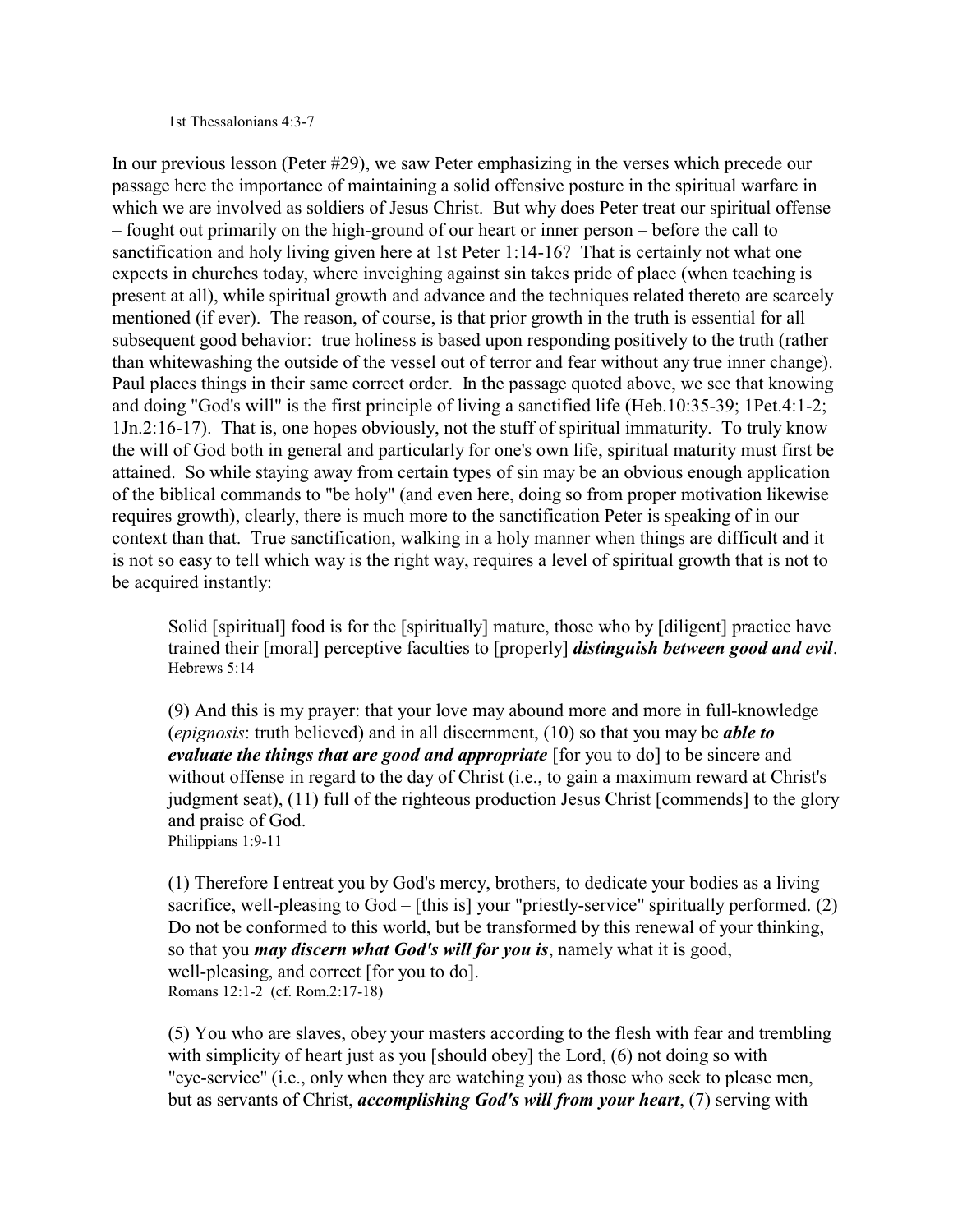good will as if to the Lord and not to men, (8) for you know that whatever good thing each one of you accomplishes, he will receive [a reward] for this from the Lord, whether he is slave or free. Ephesians 6:5-8

Knowing the truth, *believing* the truth, is therefore essential to carry out the biblical commands for holiness:

Sanctify them by the truth; your word is truth. John 17:17 NIV

Spiritual growth, therefore, is key to living a sanctified life the way the Lord wants us to do. That is not only because by studying scripture and listening to and believing the truth of solid and substantive teaching we will know what is right and what is wrong. In most instances, that will be obvious to even the most immature believers. Rather, through growing up spiritually we gain the ability to better fend off temptation and follow through on these commands, as well as how to properly motivate ourselves through our growing relationship with Jesus Christ. We will not only be less likely to be deceived and more likely to be prudent in our choices leading up to areas and times of particular temptation but we will also be developing proven spiritual character, a backbone stiffened by the truth of the Word of God which gives us greater ability to resist and growing wisdom in the methods of resistance in regard to anything which even looks like it might threaten our sanctified walk with Jesus Christ – the One whom we are day by day more desirous of pleasing.

Stay away from anything that [even] looks [like] evil. 1st Thessalonians 5:22

Eve, it will be remembered, faltered on account of being deceived. The more we know and the more we believe what we know of the truth of scripture, the less likely it will be that we will fall into temptation as a result of ignorance. Truth frees us from slavery to this sort of ignorance – not just of the nature of sin but of the nature of the adversary and his tactics which make temptation all the more dangerous. This freedom in turn gives us the ability through the Holy Spirit to resist more effectively, if we are but determined to stand fast in the truth we have committed to our hearts by faith.

(31) So Jesus said to the Jews who had put their faith in Him, "If you abide in My Word, you will be My students in truth. (32) Then you will know the truth, and the truth will set you free." John 8:31-32

For when we grow spiritually we are not only learning what to avoid but we are also learning more about the One unto whom we are to cleave at all times, our dear Lord and Savior Jesus Christ. All of the wonderful things we learn and believe about Him and the Word He has given to us will over time change our entire way of thinking about this life and the world and our walk herein. Indeed, *only* the truth of the Word of God can change us in any real and meaningful way. Genuine spiritual change cannot be imposed from the outside in. We cannot become "holy"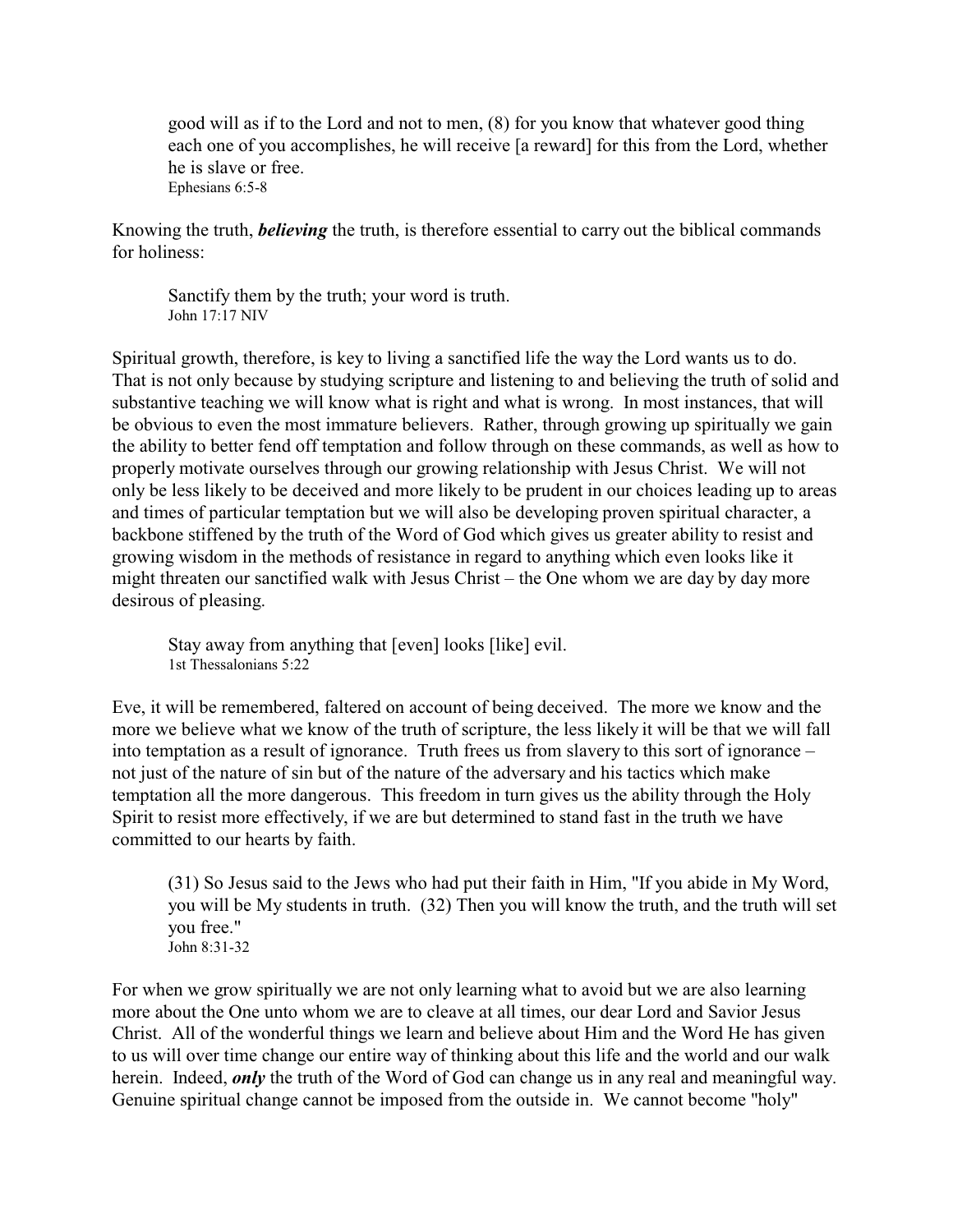merely by imposing on ourselves (or by allowing to be imposed on us) any set of rules and regulations. Rules were made to be broken – by the sin nature – and any such "code" no matter how carefully constructed will never be capable of more than artificial restraining those who are trying to live by it. Whitewashing the outside will not change what is going on in the inside. The motivation to "be holy" may be pure, but the ability to carry out that mandate to holiness cannot be achieved by fleshly efforts alone (Rom.7:7-25). Only by genuinely changing on the inside does the believer attain the ability to walk with Jesus Christ in a positive way which, by definition, eschews carnality, and thus to carry out the law of love (Rom.13:10).

All this is true not only in general terms but also in the mechanics of the Christian walk as well. The more we grow closer to the Lord, the more real He becomes to us, the more loving Him and pleasing Him becomes an integral part of our every step in this world (rather than mere lipservice), the more likely we are to be buttressed by this attitude and positive desire when the pressure and temptation is on. No one is perfect, and no believer will ever attain sinless perfection in this life (teaching to the contrary is a dangerous false doctrine: Rom.3:23; Jas.3:2; 1Jn.1:6-10), but we can, we should, and indeed we *must* get better day by day on the score of carrying out the mandate to "be holy, because I am holy" (1Pet.1:16). And the only proven way to do so is to keep growing spiritually day by day through hearing, learning, believing and applying *the Word of Truth*.

*Sanctify* them (i.e., lead them to holiness) *by the truth*; your word is truth. John 17:17 NIV

Having now *sanctified* your hearts *by means of obeying the truth*, love one another resolutely so that your brotherly love may be without hypocrisy. 1st Peter 1:22

Thus true sanctification, true holiness, comes from believing the truth, and then acting on it in obedience. That is the true change scripture enjoins, change from the inside out – rather than merely whitewashing the outside or imposing some set of restrictions in order to force an artificial "holiness":

I have hidden your word in my heart that I might not sin against you. Psalm 119:11 NIV

As we saw last time in treating the techniques Christians are given to gain victory in spiritual warfare, effective spiritual defense (i.e., warding off temptation), is virtually impossible without effective spiritual offense (i.e., growing in Christ through attention to the teaching of the truth, believing that truth, and then putting it into practice in a consistent way in the power of the Holy Spirit). Indeed, growing spiritually and maintaining holiness are really collaborative and inseparable activities as offense helps defense and defense helps offense. As we learn and believe more of the truth, the deceptiveness of temptation (and the evil one who proffers it) is more easily seen for what it is, while our love for the Lord (which grows with our knowledge of Him, His sacrifice, His goodness, and the plan being carried out on our behalf) and our desire to please Him make effective resistance more likely. Similarly, the victory we begin to gain over sin empowers our spiritual confidence and limits the damage we would otherwise be doing to our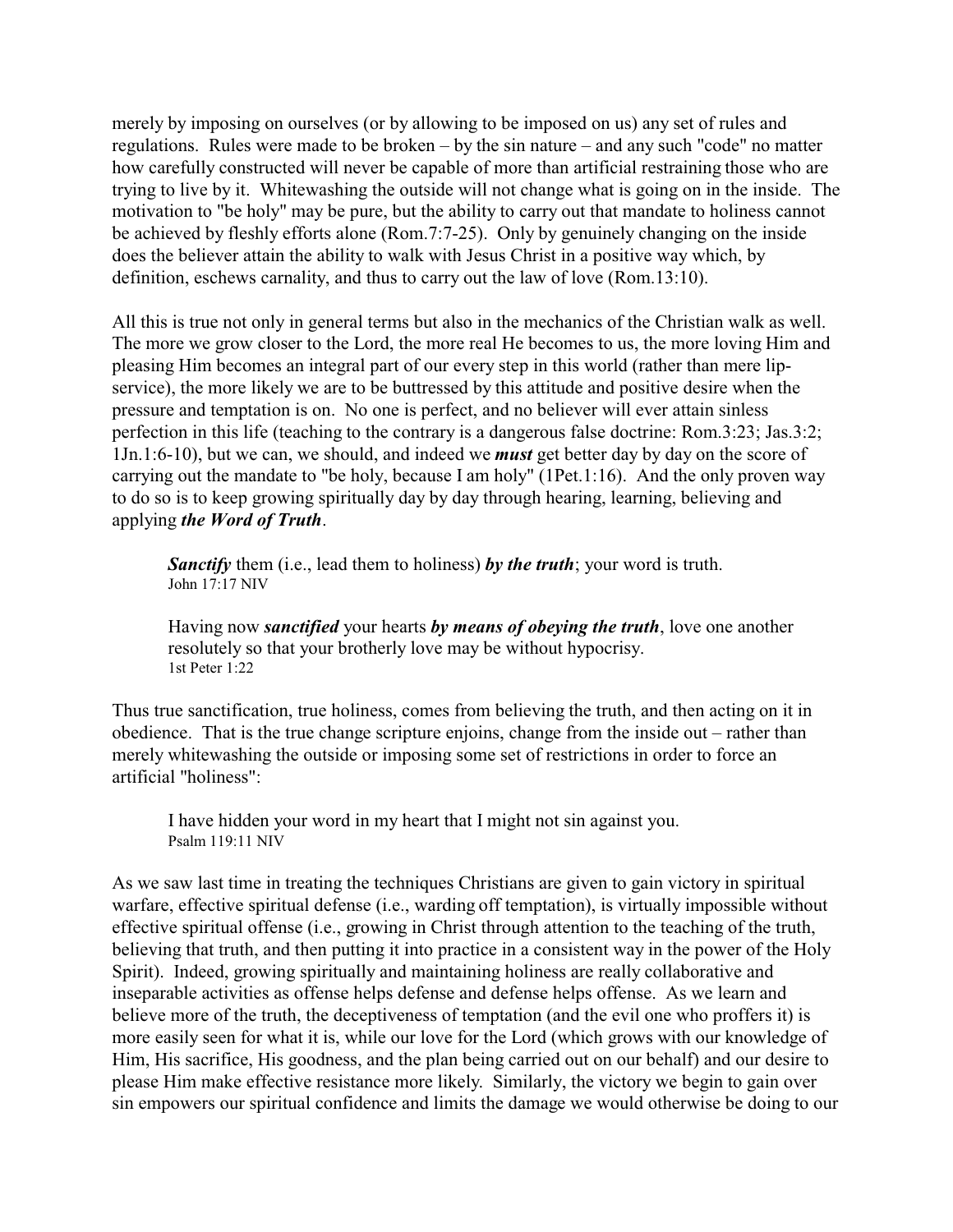relationship with the Lord we love more than life.

As obedient children, not conforming to the previous lusts [you conformed to] *in your [prior] ignorance [of the truth]* . . . 1st Peter 1:14

Unlike Platonism, biblical Christianity teaches the truth that knowledge alone does not necessarily result in corrective behavior. But it is certainly true, as Peter says in our passage, that ignorance of the truth is responsible in large measure for giving in to temptation, lust, and sin (of all kinds). The more we recognize what sin is, the more likely we will be to attempt to avoid it. The more we find out about the discipline from God that will come our way for violating His commands, the more likely we will be to act out of prudence when such temptations come. The more we come to understand about the ineffably wonderful eternal rewards that are promised to those who fight this fight successfully, the more we are going to want to avoid absolutely anything that undermines our effectiveness as Christian warriors or slows us down in our race to the finish line (1Cor.9:24-27). And the more we come to know about our dear Lord and Savior, the closer we walk with Him, the more we appreciate what He did for us in bearing our sins and redeeming us from death with His blood, the more we will want to do everything to please Him and nothing to displease Him – one certainly hopes! Of course, we do actually have to learn these truths upon which these principles depend (and many more) in depth and detail, and we do actually have to believe them with all our hearts. When we do, sanctification in time, living and acting like true ambassadors of Christ, will begin to come more easily and we will begin to demonstrate more consistency in our holy walk with the Lord.

Therefore, my beloved, possessing such promises as these, let us cleanse ourselves from every pollution of body and spirit, perfecting our sanctification in the fear of God. 2nd Corinthians 7:1

In this verse, the "promises" of life eternal and great reward on the day of resurrection are the motivation we are told to apply in our pursuit of sanctification. Moreover, the "fear of God" mentioned, while it certainly does not rule out a godly fear of His displeasure and divine discipline, in no way should be interpreted to include fear of damnation. We believers are absolutely secure in our salvation – as long as we are believers (the only "fear" in this regard being that of complete apostasy through absolute rejection of prior faith in Christ). Elsewhere the apostle Paul explains in more concrete terms what this godly fear we are to use to help us stay on track in making holiness a priority in our lives really entails:

(10) For we must all stand before Christ's tribunal, so that each of us may receive recompense for what he has accomplished through this body, whether it be good or worthless. (11) Therefore since we know *the fear of the Lord*, while we attempt to persuade men God sees us entirely for what we [truly] are – and I trust that what we [truly] are is equally clear to your consciences. 2nd Corinthians 5:10-11

As born again believers safely "in Christ", our only proper "fear" in failing to walk in a holy manner is that of being reproved before the judgment seat of Christ for "worthless" conduct: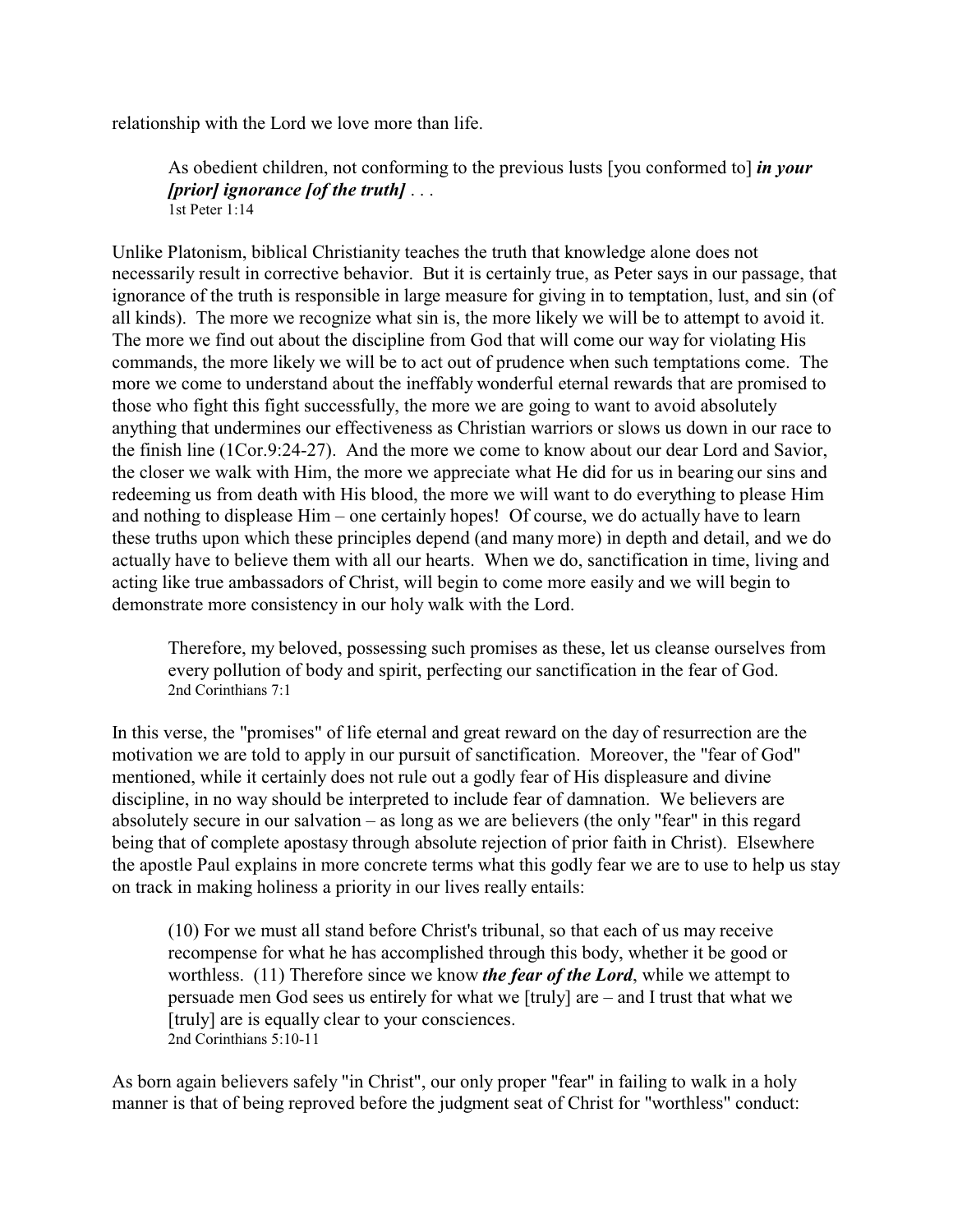living in an unsanctified way is detrimental to and inconsistent with true spiritual growth, progress and production, just as spiritual growth is the necessary ingredient in and a powerful motivator for a truly sanctified walk with the Lord. Looking forward to the time when we will be rewarded for what we have done "by means of the body" (2Cor.5:10) is something advancing believers who are walking in a holy way should be doing at all times. On the other hand, if we are not advancing spiritually and maintaining a sanctified walk with the Lord, we know intuitively (through the Spirit) that reproof rather than reward is the end result of such failure to the extent that it represents how we have spent our time on this earth. One failure does not cause loss of reward any more than one success gains it; but any failure can compromise us in this fight, just as every victory contributes to eternal reward. As mentioned above, sanctification (defense) cannot really be separated from spiritual growth, progress and production (offense). On the one hand, if a believer has the former but not the latter, the lack of forward momentum will leave him/her more and more defenseless as time goes by from lack of truth, and more and more vulnerable because of that very lack of momentum. On the other hand, if a believer is vigorously pursuing spiritual growth through learning and believing the truth, a sloppy approach toward sin will undermine that good effort, compromise his/her witness, complicate his/her progress through having to deal with ever-increasing divine discipline, and make the passing of difficult testing virtually impossible until that kink has been ironed out. Only by a sanctified defense against sin combined with a joyous embracing of the truth of the Word of God and its application to all the trials of this life (helping others to do so too when opportunity offers) will any believer fulfill the mission Christ has given to us, and enter into the great rewards He has for all who listen to His words and pay them proper heed.

"If you do what is right, will you not be accepted? But if you do not do what is right, sin is crouching at your door; it desires to have you, but you must rule over it." Genesis 4:7 NIV

Our Lord told Cain this while Cain was unsaved, while he had absolutely no regard for the Lord (as his subsequent conduct in murdering his brother Abel makes clear). What this means for our purposes here is that we have it from the Lord Himself that even unbelievers are capable of "mastering" the temptation to sin (even if Cain failed to do so). It is a matter of choice. And of course we see this principle from the positive side all the time in the lives of unbelievers who are good, law-abiding citizens of fine moral character. In fact, it is somewhat easier for unbelievers to be ethical and moral and to refrain from sinful behavior inasmuch as they are not special targets of the devil as believers most certainly are. What this principle does tell us, even though Cain himself failed to respond correctly, is that we *can* in fact resist sin and temptation, even when it may seem extremely difficult to do so. If an unbeliever who has no regard for the truth – and no help from the Holy Spirit – is capable of living in a sanctified way (and scripture as well as experience amply demonstrates that it is possible), then surely we who have the Spirit residing in us to help us can do so as well. For that reason, whenever it is a case of some special temptation or addiction or chronic sinful behavior, believers need to be honest with themselves, step up, and face the problem head on. We have to recognize and accept the fact that we are indeed in command of our own free will, and that, with the Spirit's help, we not only absolutely can but we absolutely must say "no!" to sin, temptation, addiction and whatever other behavior is contrary to the Word of God and the Will of God: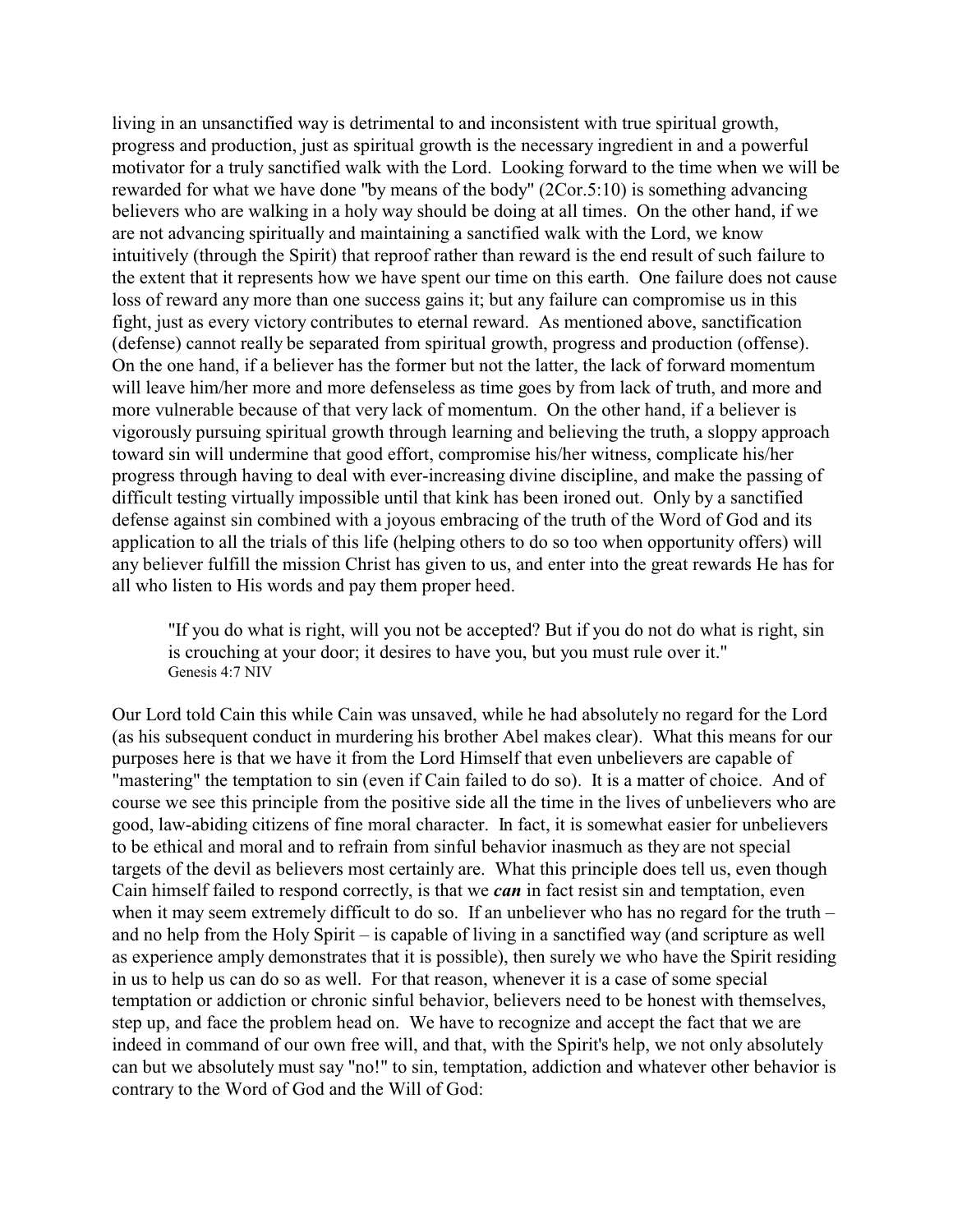(16) But I tell you, walk in the Spirit and you will not carry out what the flesh lusts for. (17) For what the flesh lusts for is contrary to the Spirit's will, and the Spirit is opposed to what the flesh lusts for. Since these are diametrically opposed to each other in this way, what you are doing is not what you yourself choose. (18) But if you are led by the Spirit, you are not under the Law. (19) The acts of the sinful nature are obvious: sexual immorality, impurity and debauchery; (20) idolatry and witchcraft; hatred, discord, jealousy, fits of rage, selfish ambition, dissensions, factions and envy; (21) drunkenness, orgies – *and whatever is similar to all these things*. I warn you, as I did before, that those who live like this will not inherit the kingdom of heaven. (22) But the fruit of the Spirit is love, joy, peace, patience, kindness, uprightness, faith, (23) humility, self-control. Against such things, there is no Law. (24) Now those who belong to Christ Jesus have crucified the flesh with its weaknesses and its lusts. (25) If we live because of the Spirit, let us also walk by means of the Spirit. Galatians 5:16-25

Accomplishing the above – learning how to walk in a truly holy and sanctified way – is not an overnight thing or an effortless process. It will take engaging in the fight day by day and step by step. Human beings that we are, we will have failures, we will have relapses, but with the Spirit's help we will continue to make progress in fulfilling this command to "be holy as I am holy", even if absolute perfection eludes us. We must therefore continue to "pursue sanctification" (Heb.12:14), even when it is difficult, even when we stumble, fail and sin (Rom.3:23; Jas.3:2; 1Jn.1:9), in emulation of our Lord striving to be holy "in our whole manner of life" (1Pet.1:15:b).

**As obedient children:** We have left Peter's opening description of ourselves as believers to the last. As Christians, we are no longer to "conform to the previous lusts in [prior] ignorance [of the truth]", but pursue sanctification instead. Now that we are born again, whatever the texture of our prior lives, whatever our previous sinful behavior, whatever aspect of our lifestyle as unbelievers was worldly and unworthy of our Lord, this needs now to be put aside. It is now time to embrace that transformation from living as unbelievers live to living as believers *should* live. That is the essence of "holiness" as Peter describes it here by way of drawing this contrast. What does it mean to be holy? We certainly understand what the opposite is, namely, "conforming to lusts" of whatever sort that was our pattern before we believed. Holiness thus first and foremost is a turning away from the world and towards the Lord – something that can only truly be accomplished through the positive action of attention to His truth even as it requires a deliberate effort "not to conform" to sinful desires as the world expects and considers the norm.

(15) Do not be a lover of this world, nor of what is in this world. If anyone is a lover of this world, a [genuine] love for the Father is not in him. (16) For all that is in the world, the lust of the flesh, the lust of the eyes, and the boastful pride of life, is not from the Father, but is from the world. (17) The world and its lust are passing away, but whoever does God's will is [going] to stay [alive with God] forever. 1st John 2:15-17

In making this plea in the Spirit, Peter calls us "obedient children", and in so doing provides both the motivation and the encouragement to take up the challenge of living a holy life for Jesus Christ: encouragement, because as children, sons of the living God, part of the Body of Christ,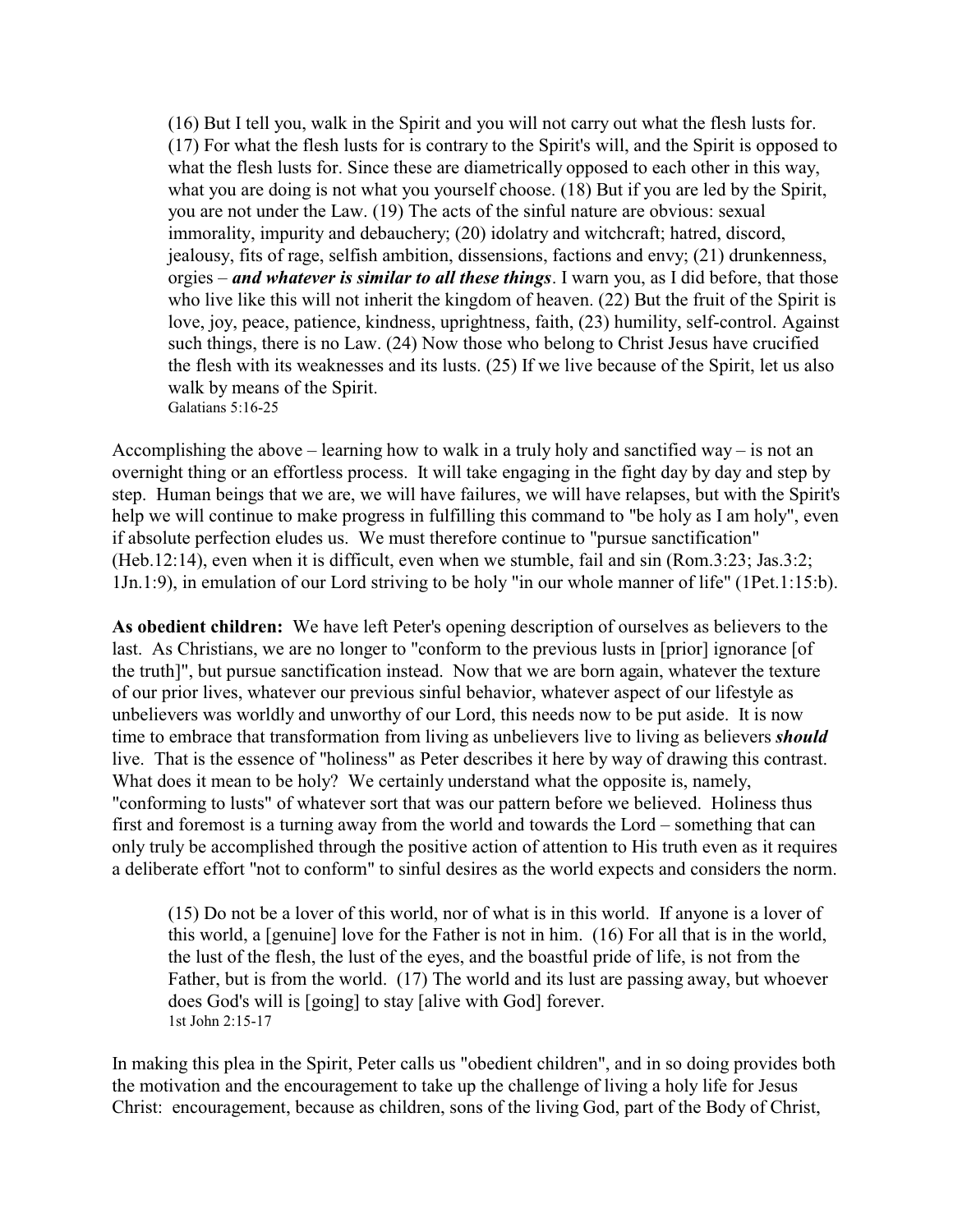we have salvation which is as sure and secure as our faith in Jesus Christ; motivation, because while obedience is not automatic, recognizing that holiness is something the Lord who died for our sins wants from us now certainly ought to get our attention and help us begin to make whatever changes may be necessary in our approach so as to fulfill the commands for living in holiness found in this passage. Peter does not threaten us with loss of salvation if we fail to live as we should (indeed, salvation is based upon faith in Christ, not our record when it comes to sin). Peter does not threaten us with serious divine discipline if we fail to live in a holy way (although we certainly ought to understand that there are serious repercussions for believers who fail to heed the command "not to conform" to the lusts and sinful desires of this world). Rather, Peter reminds us that God is holy, and that we belong to Him as His children. If we would be children with whom the Father is pleased, then how we should behave and receive this passage is abundantly clear. To draw the analogy Peter invites, we know that children who are not obedient to their human fathers have a rough time of things, and unnecessarily so through their own misconduct. They do not cease to be sons and daughters because of that misconduct, but they do come in for punishment, and such behavior is certainly not the way to happiness, with goodfeeling and fellowship only being restored once the appropriate discipline is suffered and the offending behavior corrected. Better to be an obedient child rather than a disobedient one, and since no one is perfect, better to limit offenses as much as possible and to confine them to the least serious indiscretions. But even if a big mistake is made through self-willed behavior, we know that we are still sons and daughters even so, and even if we make our lives miserable and sour our relationship with our parents for a time because of what we put them through with our failure to follow their legitimate authority.

In the same way, Peter helps us here to appreciate our status as born again children of God, even as he encourages us in very emphatic terms to take the mandate to holy living with the utmost seriousness. Appreciating our status as belonging to God the Father and Jesus Christ our Lord is the basis and the beginning of fulfilling the holiness mandate: we are to "be holy" not out of terror, but out of respect and reverence and love for the One who gave His Son on our behalf, and the One who redeemed us from all of our sins with His very own blood – His spiritual death on the cross in expiating every single one of our sins. The world will not come to an end if we make a mistake, err, sin. But if we really do love Jesus Christ more than our lives (as we claim we do), disappointing Him and failing to do what He wants us to do ought to be a more powerful motivation for us even than the divine discipline we are likely to receive for failing the obedience test. The closer we grow to Him in our spiritual advance day by day, the more His opinion of us will mean to us, and the more responsive we will be – and be able to be – as we begin to see the invisible One more clearly through the eyes of faith, faith grounded on the bedrock of the truths of the Word of God. The more we learn and believe about Jesus Christ and His truth, the more able we become to live a truly sanctified life, not merely instituting superficial and apparent changes on the outside, but genuinely changing on the inside, and manifesting that sanctification in the world to the glory and honor of the Lord who bought us and who called us to be holy even as He is Holy, Jesus Christ our dear Savior. It is Him to whom we want to respond; it is upon Him that our conduct and behavior reflect.

"Speak to the entire assembly of Israel and say to them: 'Be holy because I, the LORD your God, am holy.' "